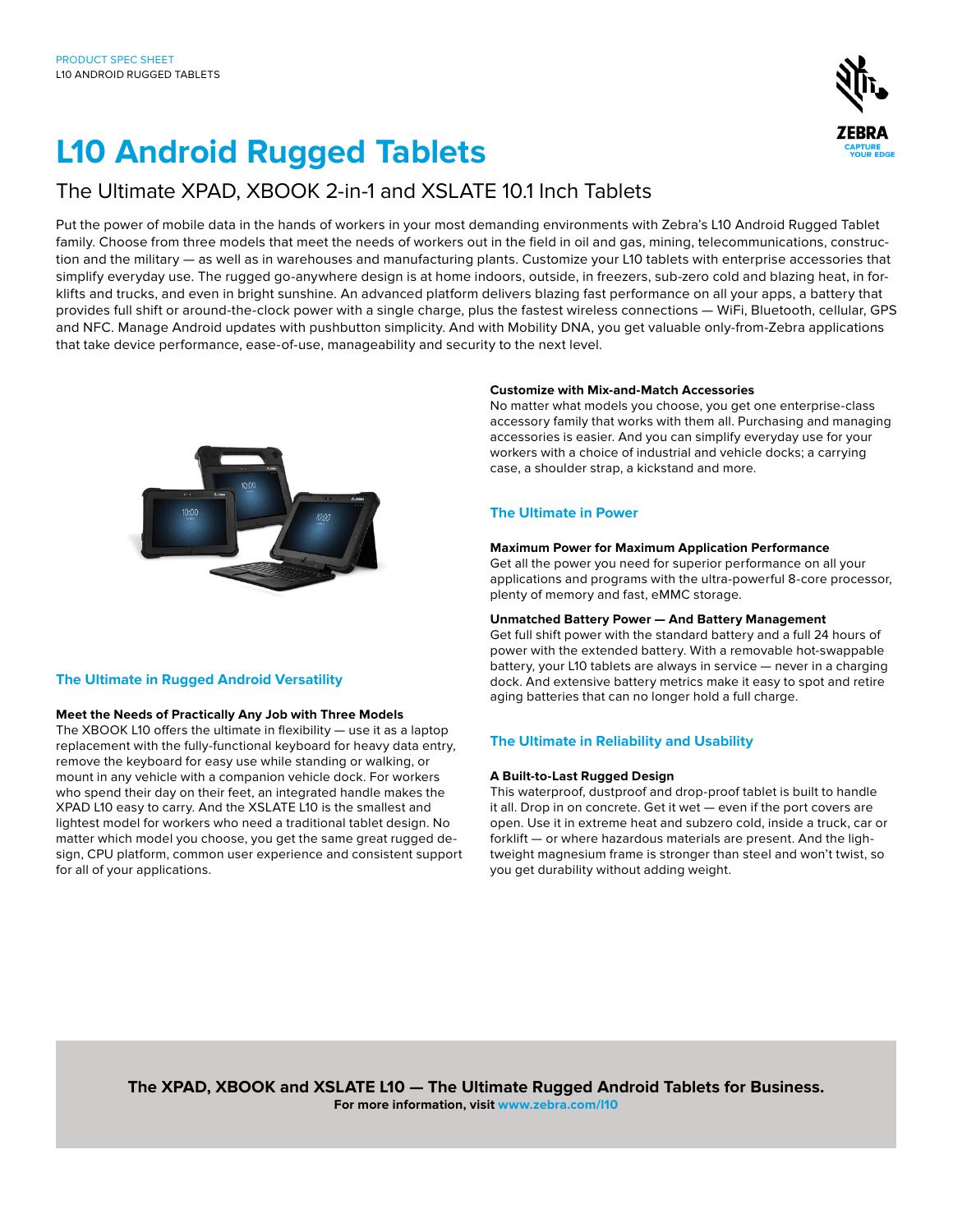#### **A Large 10.1 in. Display with All the Right Features**

Virtually nothing stops users from entering information on the advanced multi-touch display — including gloves, rain and snow. Users can choose their preferred data entry mode, finger or stylus. Corning Gorilla Glass delivers maximum scratch-and-impact resistance to this most vulnerable device component. The bright 500 nit display is easy to see in just about any lighting condition, while the optional ultra-bright 1000 nit View Anywhere® display is easy to see, even in direct sunlight.

#### **The Ultimate in Productivity with Enterprise Data Capture and Voice-Over-IP (VoIP)**

#### **Front and Rear Cameras for Double the Functionality**

Enable video calling with the 5 MP front color camera, allowing your workers to get the instant on-site help they need to resolve technical equipment issues and more. Capture highly detailed photos and videos with the 13 MP color rear camera — ideal for split-second capture of proof-of-condition/delivery/service, onsite technical support and more.

#### **Flawless Capture of Virtually Any Barcode in Any Condition**

With the integrated Zebra SE4710 enterprise-class scan engine (optional on XPAD L10 only), workers can capture barcodes as fast as they can press the scan button — even if they are scratched, dirty or poorly printed.

#### **Doubles as a Walkie-Talkie — With No Extra Cost**

With the integrated Zebra SE4710 enterprise-class scan engine (optional on XPAD L10 only), workers can capture barcodes as fast as they can press the scan button — even if they are scratched, dirty or poorly printed.

#### **The Ultimate in Connectivity**

#### **Longer WiFi Range and Speed — With Less Power**

2x2 Multiple-User Multiple Input Multiple Output (MU-MIMO) technology allows access points to communicate with multiple devices simultaneously via pinpoint beamforming, boosting WiFi network capacity, speed and range. And processing is shifted from the mobile device to the access point, extending battery cycle time.

#### **Bluetooth 5.0 — Twice the Speed, Four Times the Range, Less Power**

Get better performance from your Bluetooth printers, headsets and more, while using less power for longer battery cycle times.

#### **The Fastest Cellular Connections**

With support for 4G LTE, your workers are connected all around the world, in urban and remote areas — in vehicles or on foot, indoors and out. And with certification on leading public service networks, including AT&T FirstNet and Verizon, first responders have the reliable connections they need when emergencies overload the commercial networks.

#### **The Ultimate in Manageability and OS Update Simplicity**

#### **Get a Lifetime Security Guard for Android**

With Zebra's LifeGuardTM for AndroidTM, you get the security updates you need to keep your Zebra Android devices secure every day they are in service — along with easy, revolutionary end-to-end control of the OS update process.

#### **Android OS Updates Made Easy**

With LifeGuard Analytics — free with your Zebra OneCare Support contract — you can view available Android updates, the update priority level and which devices are eligible for the update. Automatically update your devices over the air with the press of a button. Easily monitor and manage the status of updates in real time. And with support included for the next two versions of Android, plus full control over if or when you choose to update Android, you get superior future proofing and a lower total cost of ownership.

#### **The Ultimate in Value, Delivered, and Mobility DNA Apps — Only from Zebra**

#### **Improve Ease-of-Use, Manageability, Performance, Security and Application Development Simplicity for Your Zebra Android Devices**

Mobility DNA's large family of applications make Zebra Android devices easier to use, easier to manage, easier to secure and simplify application development. For example, easily find misplaced devices with Device Tracker. Identify device issues that can be repaired on site to eliminate needless trips to the Zebra Repair Center — and device downtime — with Device Diagnostics. Maximize the performance of your WiFi network with WorryFree WiFi. Easily stage devices for use — including disabling any Google Mobile Services (GMS) that come standard with Android that may not be suitable for use in your business. Only enable workers to use the applications and device features you specify with Enterprise Home Screen to prevent personal use of the device during business hours. Provide your users with a customized onscreen keyboard that enables faster data entry with Enterprise Keyboard. And much more.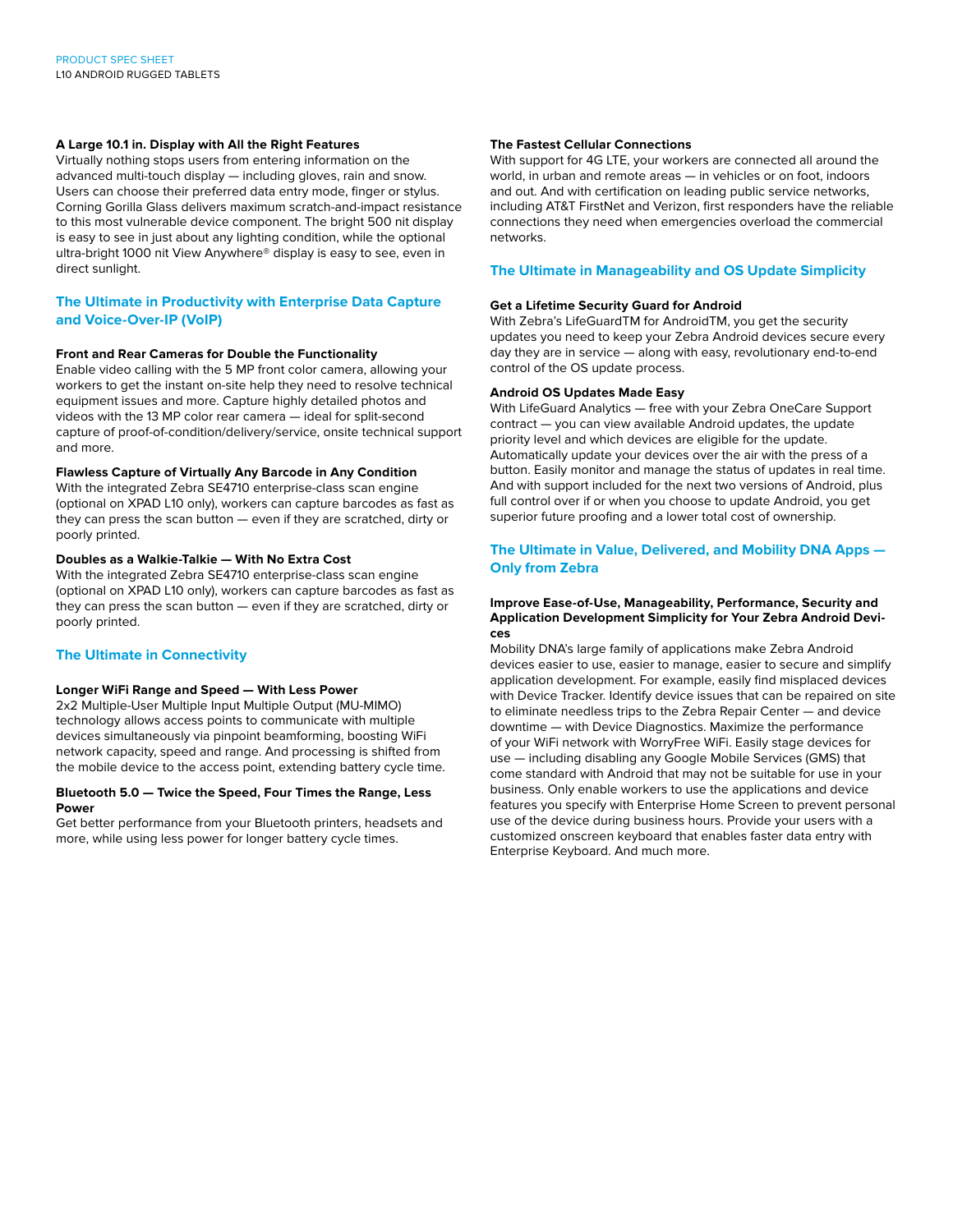# **L10 XPAD/XBOOK/XSLATE Specifications**

| <b>Physical Characteristics</b>    |                                                                                                                                                                                                                                                                                                                                                                                                                        |
|------------------------------------|------------------------------------------------------------------------------------------------------------------------------------------------------------------------------------------------------------------------------------------------------------------------------------------------------------------------------------------------------------------------------------------------------------------------|
| <b>Dimensions</b>                  | XSI ATF: 11 in. I x 7.7 in. W x .88 in. D.<br>280.8 mm L x 195.2 W mm x 22 mm D<br>XPAD: 11 in. L x 10.0 in. W x .88 in. D<br>280.8 mm L x 255.9 W mm x 22 mm D<br>XBOOK: 11 in. L x 8.2 in. W x 2.5 in. D<br>280.8 mm L x 208.3 W mm x 63.5 mm D                                                                                                                                                                      |
| Weight                             | XSLATE: 2.7 lbs/1.2 kg<br>XPAD: 3.0 lbs/1.4 kg<br>XBOOK: 4.4 lbs/2.0 kg                                                                                                                                                                                                                                                                                                                                                |
| Frame                              | Magnesium alloy internal frame with external elasto-<br>mer corner bumpers                                                                                                                                                                                                                                                                                                                                             |
| Display                            | 10.1 in. 2K resolution display<br>WUXGA 1920 x 1200 (16:10)<br>- Standard 500 Nit capacitive<br>- View Anywhere® 1000 Nit capacitive<br>- View Anywhere 1000 Nit with active<br>Wacom® digitizer<br>Corning® Gorilla® Glass 3<br>Capacitive 10-point touch<br>Contrast Ratio = 800:1<br>Wide Viewing Angle ±89°<br>Standard user replaceable anti-glare screen protector<br>Auto-sensing standard, glove and wet touch |
| Power                              | Standard battery: 36 WHr with up to 9.8 hours <sup>2</sup><br>Extended battery: 98 WHr with up to 26 hours <sup>2</sup><br>Battery charge time <sup>2</sup><br>- Standard battery: 2.75 hours with system off <sup>3</sup><br>- Extended battery: 3.25 hours with system off <sup>3</sup><br>Bridge battery (1 minute swap time)<br>- Hot swap battery<br>Input Voltage: 12-20V, AC Adapter: 19V                       |
| <b>Ports/Connectivity</b>          | Docking connector<br>$(2)$ USB 2.0<br>USB Type-C port (USB 2.0, USB 3.0, Display Port)<br>3.5mm audio output (stereo out, mono in)<br>RJ-45 ethernet port<br>Dual Nano SIM (4FF)<br>Optional true RS232 Serial or HDMI-In<br>Optional RFID UHF reader                                                                                                                                                                  |
| <b>Expansion Slot</b>              | Micro-SDXC                                                                                                                                                                                                                                                                                                                                                                                                             |
| Keyboard                           | Included with XBOOK: Rugged backlit IP65 keyboard<br>with kick strap/stand (optional for the XSLATE and<br>XPAD)                                                                                                                                                                                                                                                                                                       |
| Audio                              | 3.5 mm audio output (stereo out, mono in)<br>Multi-directional array microphone<br>- 2 microphones (2 front facing array mic)<br>XPAD: 1 front facing speaker<br>XSLATE/XBOOK: 1 rear facing speaker                                                                                                                                                                                                                   |
| <b>Status Indicators</b>           | System status, battery status, camera active                                                                                                                                                                                                                                                                                                                                                                           |
| <b>Performance Characteristics</b> |                                                                                                                                                                                                                                                                                                                                                                                                                        |
| <b>CPU</b>                         | Qualcomm Snapdragon™ 660 octa-core 2.2 GHz                                                                                                                                                                                                                                                                                                                                                                             |
| <b>Operating System</b>            | Android 8.1 Oreo with Zebra's Restricted Mode for<br>control over GMS and other services                                                                                                                                                                                                                                                                                                                               |
| <b>Memory/Storage</b>              | 4GB/64GB or 128GB eMMC; 8GB/128GB eMMC                                                                                                                                                                                                                                                                                                                                                                                 |
| Graphics                           | Qualcomm Adreno 512 GPU                                                                                                                                                                                                                                                                                                                                                                                                |
| <b>App Development</b>             | <b>EMDK</b> available through Zebra Support Central Web<br>site                                                                                                                                                                                                                                                                                                                                                        |
| <b>User Environment</b>            |                                                                                                                                                                                                                                                                                                                                                                                                                        |
| <b>Operating Tempera-</b><br>ture  | -4° F to 140° F/-20° C to 60° C                                                                                                                                                                                                                                                                                                                                                                                        |
| <b>Storage Temperature</b>         | -22° F to 158° F/-30° C to 70° C                                                                                                                                                                                                                                                                                                                                                                                       |
| <b>Thermal Shock</b>               | -22° F to 158° F/-30° C to 70° C within 5 minutes, non-                                                                                                                                                                                                                                                                                                                                                                |

| Drop Specification                                                           | 6 ft./1.83 m drops to plywood over concrete, 4 ft./1.2<br>m drops to concrete; both tested to MIL-STD 810G                                                                                                                                                |
|------------------------------------------------------------------------------|-----------------------------------------------------------------------------------------------------------------------------------------------------------------------------------------------------------------------------------------------------------|
| Sealing                                                                      | IP65 with port doors open or closed, IEC 60529                                                                                                                                                                                                            |
| <b>Hazardous Environ-</b><br>ments                                           | C1D2 (Class 1 Division 2) for hazardous locations <sup>1</sup>                                                                                                                                                                                            |
| Vibration                                                                    | Minimum integrity non-operating, composite wheel<br>operating; MIL-STD-810G                                                                                                                                                                               |
| Shock                                                                        | 40G operating                                                                                                                                                                                                                                             |
| <b>Humidity</b>                                                              | 3% to 95% non-condensing, -22° F to 140° F/-30°C to<br>60°C, 5 cycles of 48Hr; MIL-STD-810G                                                                                                                                                               |
| Water Proofing                                                               | Method 506.5 - Procedure I, Wind speed 40 mph, 4<br>inches per hour, 4 sides; MIL-STD-810G                                                                                                                                                                |
| <b>Blowing Sand</b>                                                          | 20M/S, rate 1.1g/m3 (+/-.3g) at high temperature of<br>140° F/60° C; MIL-STD-810G                                                                                                                                                                         |
| <b>Blowing Dust</b>                                                          | Velocity 8.9M/s dust concentration 3.9 g/m3 at high<br>temperature of 140 °F/60° C; MIL-STD-810G                                                                                                                                                          |
| <b>Fluid Contamination</b>                                                   | 50/50 solution of water and bleach, 50/50 solution<br>of water and hydrogen peroxide, diesel fuel, mineral<br>based oil, Lysol disinfectant, denatured alcohol,<br>isopropyl alcohol                                                                      |
| Altitude                                                                     | Operating: 50,000 ft./15,240 m                                                                                                                                                                                                                            |
| <b>Data Capture</b>                                                          |                                                                                                                                                                                                                                                           |
| Scanning Options                                                             | XPAD only: SE4710 1D/2D imager                                                                                                                                                                                                                            |
| Camera                                                                       | 13MP color rear autofocus camera with Flash; 5MP<br>color front camera                                                                                                                                                                                    |
| <b>NFC</b>                                                                   | ISO 14443 Type A and B; FeliCa and ISO 15693 cards;<br>P2P mode and Card Emulation via Host and UICC                                                                                                                                                      |
| Wireless WAN Data (Cellular)                                                 |                                                                                                                                                                                                                                                           |
|                                                                              | Dual SIM slots<br><b>LTE FDD:</b> Bands 1, 2, 3, 4, 5, 7, 8, 12, 13, 14, 17, 19, 20,<br>25, 26, 28, 66<br>LTE TDD: Bands 38, 39, 40, 41<br><b>UMTS/HSPA/HSPA+:</b> Bands 1, 2, 4, 5, 8<br>AT&T FirstNet Ready certification<br>Verizon PNTM certification |
| <b>GPS</b>                                                                   | Autonomous and Concurrent GPS, GLONASS, Gallileo,<br>BeiDou, and A-GPS. Supports IZat™ XTRA                                                                                                                                                               |
| Wireless LAN (WiFi)                                                          |                                                                                                                                                                                                                                                           |
| Radio                                                                        | IEEE 802.11 a/b/g/n/ac/d/h/i/r/k/w; Wi-Fi™ certified;<br>IPv4, IPv6, 2x2 MU-MIMO                                                                                                                                                                          |
| <b>Data Rates</b>                                                            | 5GHz: 802.11a/n/ac - up to 866.7 Mbps<br>2.4GHz: 802.11b/g/n — up to 300 Mbps                                                                                                                                                                             |
| Security                                                                     | WEP (40 or 104 bit); WPA/WPA2 Personal (TKIP, and<br>AES); WPA/WPA2 Enterprise (TKIP and AES) — EAP-                                                                                                                                                      |
|                                                                              | TTLS (PAP, MSCHAP, MSCHAPv2), EAP-TLS, PEAPv0-<br>MSCHAPv2, PEAPv1-EAP-GTC and LEAP. EAP-PWD                                                                                                                                                              |
| Multimedia                                                                   | Wi-Fi Multimedia™ (WMM)                                                                                                                                                                                                                                   |
|                                                                              |                                                                                                                                                                                                                                                           |
| <b>Bluetooth</b>                                                             | Class 2, Bluetooth v5.0, Bluetooth Low Energy (BLE)                                                                                                                                                                                                       |
|                                                                              |                                                                                                                                                                                                                                                           |
|                                                                              | 3-axis accelerometer; ambient light sensor; gyroscope; eCompass                                                                                                                                                                                           |
|                                                                              |                                                                                                                                                                                                                                                           |
| <b>Wireless PAN</b><br>Sensors<br><b>Regulatory</b><br><b>Product Safety</b> | UL/CSA 60950-1, 2nd Ed.; IEC/EN 60950-1; AS/NZS<br>60950-1, 2nd ED.; NOM 019; C1D2, ANSI/ISA 12.12.01-<br>2013 (Hazardous Location)                                                                                                                       |

#### **Markets**

- Warehousing and cold storage
- Telecommunications
- Manufacturing Shop floor
- Oil and Gas
- Mining
- Field service
- Service bay
- Construction
- Government
- Public Safety